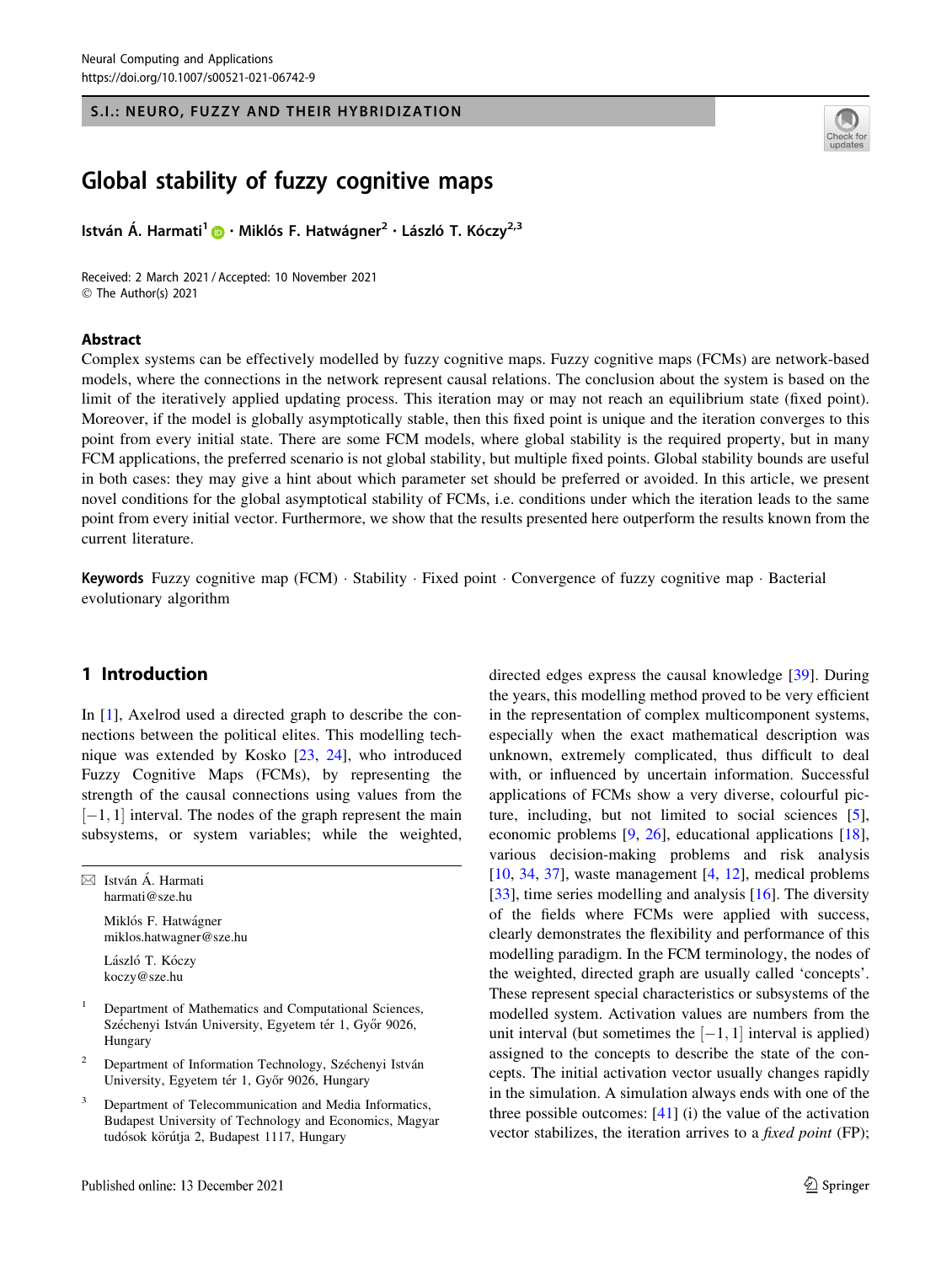(ii) limit cycle means that activation vectors appear repeatedly in a specific order, and (iii) the system may show no stable or regular behaviour, which is usually called chaotic in the FCM literature.

In most decision-making applications 'what-if' questions are answered with the help of FCMs and simulations [\[20](#page-11-0)]. The simulation is started with a specific scenario (expressing the assumed, studied circumstances), and in the best case the simulation leads to a FP. In these cases the effect and usefulness of a decision can be easily analysed. Limit cycles express a continuously changing state of the system, but at least these states are known and can be examined. Chaotic behaviour, however, should be avoided in most application areas.

FCM models may have one single, or even multiple FPs, thus fixed points are not always stable. In some systems, it is important to know all possible stable states of the system, e.g. in the case of a safety-critical system, where a significant amount of investments may be damaged or even, people can be injured. The FPs of a FCM are usually explored empirically by a series of simulations [[15\]](#page-11-0), during which a lot of various scenarios are used to perform simulations with. Unfortunately, no one knows exactly the required minimum number of such scenarios. As Dickerson and Kosko pointed out in [\[8](#page-11-0)], the state space of an FCM contains attractor regions, and all simulations started from any point of the same region lead to the same FP. Thus, theoretically one scenario per FP region would be enough, but initially, the boundaries of those regions are unknown for the decision makers. In order to explore all FPs with high confidence, a tremendous number of scenarios have to be evaluated. Here, a practical problem arises: although the computational power required to perform a single simulation is not significant (it contains only a matrix multiplication and a relatively simple threshold function evaluation; moreover, FCMs usually converge to FPs quickly); a high number of repeated simulations may need very long execution times. The situation is absolutely not better, if someone wants to find scenarios leading to a specific stable state (e.g. to be aware of which initial system configurations should be avoided). If this goal-oriented decision support problem is solved with a population-based evolutionary algorithm like in [\[19](#page-11-0)], it also requires lots of executions of repeated simulation and long running times. Despite the tremendous efforts, the dynamic behaviour of FCMs can never be mapped with 100% reliability by using these empirical approaches, and therefore, there is an obvious need for a faster and more reliable analytical method.

Unfortunately, it is not easy to provide an analytical method to determine the FPs themselves, or at least their number, or to analyse the stability of FCMs in general, even if they are similar to neural networks [\[6](#page-11-0)]. Conditions expressed by the weights of connections between FCM concepts that guarantee the existence and uniqueness of the FPs, were first introduced by Boutalis et al. [\[2](#page-11-0), [3](#page-11-0)] for a special case when the steepness parameter value of the socalled sigmoid threshold function is  $\lambda = 1$ . In [\[13](#page-11-0)], the authors generalized the results of [\[3](#page-11-0)] for arbitrary steepness parameters.

Some aspects of the problem of fixed points were also discussed by Knight et al. [[21\]](#page-11-0). Stability issues of FCMs were also investigated by Lee and Kwon [\[28](#page-12-0)], where the authors presented an analytical condition for global exponential stability of FCMs based on the Lyapunov method. Moreover, they applied the theoretical results in clinical decision making in [[27\]](#page-12-0). Luo et al. [[29\]](#page-12-0) studied the algebraic dynamics of k-valued fuzzy cognitive maps.

This paper also addresses the same problem, the issue of global stability of fuzzy cognitive maps is discussed. Naturally, the question of the significance and applicability of global asymptotic stability arises. If the FCM is globally asymptotically stable then, any arbitrary initial stimulus leads to the same, unique fixed point. There are some applications, where this property is useful. For example, in Section 4 of [\[21](#page-11-0)], the authors investigated a large and diverse industrial area called the Humber region (UK). Sixteen key concepts (bio-based energy production, byproducts, competitiveness, etc.) and 27 weighted, directed connections were considered in the model, based on the stakeholders' opinion. The ranking between the importance of the factors was based on the activation values at the fixed point of the corresponding FCM. For the ranking to be unique, the authors required the FCM has a unique, stable fixed point. To ensure the global stability of the fixed point, they used the mathematical results presented in the same article (in Sect. [5,](#page-5-0) we compare their mathematical findings and the results presented in this paper).

Nevertheless, in the majority of applications, the unique fixed point is not the desired scenario. Although global stability is not the required, preferred feature of the FCM in these cases, it is important to know what parameter sets lead to this disadvantageous property. It is somewhat similar to diabetes or high blood pressure: we want to avoid them, so we have to know everything (or at least a lot) about their causes. To summarize it, we definitely do not state that global stability is always an advantageous feature. Although it may be rather a curse than a blessing in certain cases, this feature potentially comes with FCM models, so we have to explore its causes, even if to be able to avoid it.

In this paper, we present some novel results on the global stability of FCMs. Moreover, we show that these results are better than the previous stability bounds known from the literature. Additionally, we also show that the weight-independent condition for global stability (reported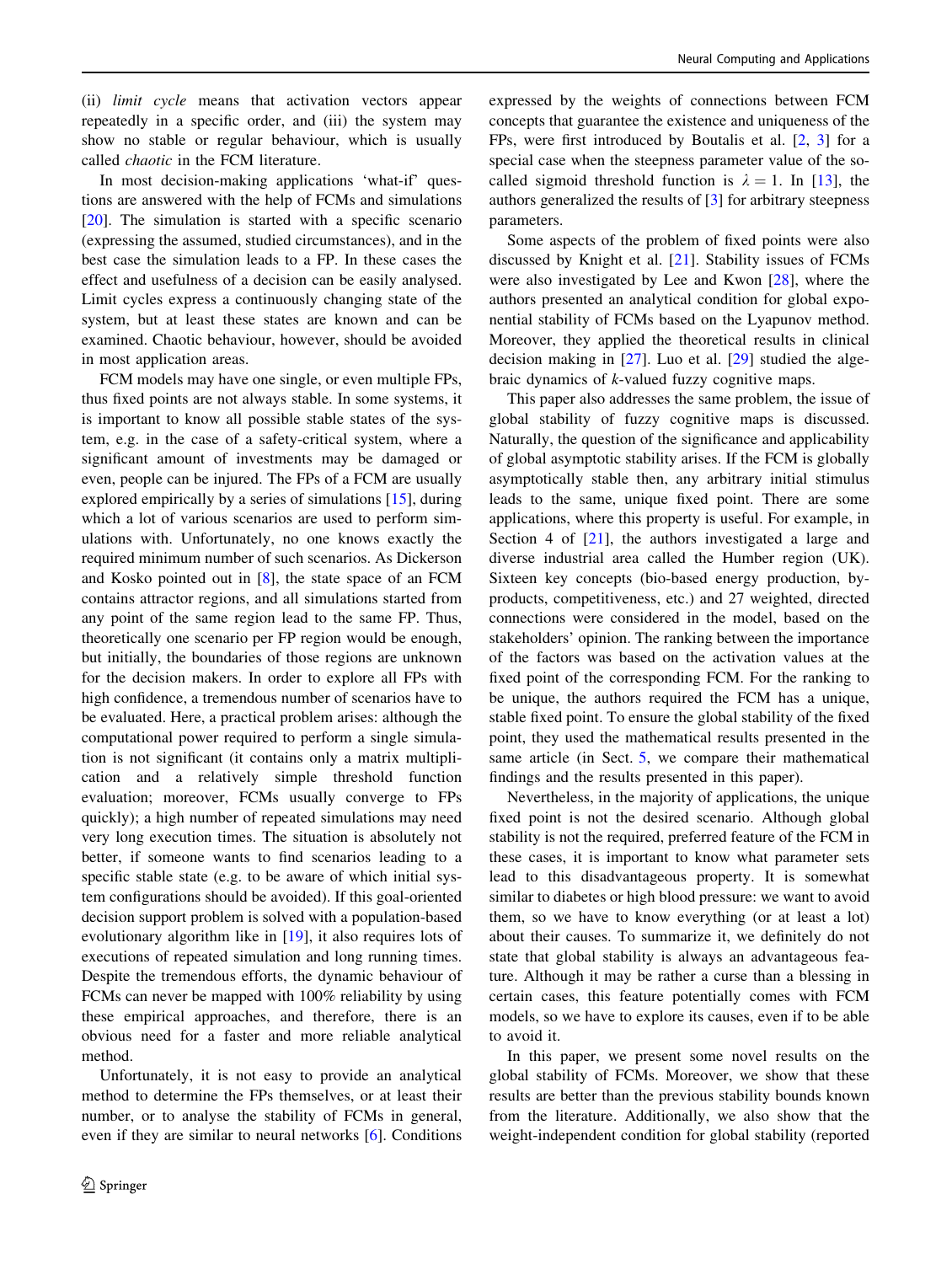earlier in the literature can be improved using our results. This new weight-independent condition is not only better than the previous one, but is also extremely simple. Finally, as a side result, we point out that a recent result regarding the existence and uniqueness of fixed points of FCMs is not valid.

The paper is organized as follows. In Sect. 2, we review the basic notions of fuzzy cognitive maps. Section [3](#page-3-0) summarizes the basic mathematical concepts applied for the investigation of the problem of fixed points. Section [4](#page-3-0) presents new theoretical achievements for globally asymptotically stable fixed points of FCMs, providing a better upper bound for the parameter of the threshold function. Moreover, conditions related to the structure of the FCM are also presented. In Sect. [5,](#page-5-0) the comparison of the result of the current paper and other authors' findings is presented, pointing out that the approach of Sect. [4](#page-3-0) gives a better upper bound for the parameter of the threshold function. The results of the paper are summarized in Sect. [6](#page-7-0). In Appendix [1,](#page-8-0) we present the proof of Theorem [6,](#page-6-0) in Appendix [2](#page-9-0) we discuss the validity of a recent result.

## 2 Basic notions of fuzzy cognitive maps

From the mathematical point of view, an FCM contains the following components: a weighted, directed graph expressing the causal relations between the concepts; and the updating rule, including the transformation function, which squashes the weighted sum of activation values into the allowed range (it is usually  $[0, 1]$ , but sometimes  $[-1, 1]$ ) [\[41](#page-12-0)]. In graph theory, the adjacency matrix contains the whole information about the connections in the graph. If we deal with a weighted, directed graph, then matrix W containing the weights ( $w_{ii} \in W$ ) of the connections (and zeros, if there are no causal connections) stores the causalities of the model. The nonnegative number  $|w_{ii}|$ describes the strength of influence of concept  $C_i$  on concept  $C_i$ ; moreover, if  $w_{ij} > 0$ , then a positive change in the activation value of  $C_i$  causes a positive change in the activation value of  $C_i$ ; if  $w_{ii} < 0$ , then positive change causes negative change. The weighted sum of the incoming activation values is transformed into the required range. The transformation is computed by a threshold function. Well-known discrete threshold functions are the bivalent and trivalent functions, while in continuous case we find various sigmoid-like functions. In most of the cases, FCM users choose the sigmoid function, see Eq. (1).

$$
f(x) = \frac{1}{1 + e^{-\lambda x}}\tag{1}
$$

The steepness parameter  $\lambda > 0$  controls the speed of transition from low values (close to zero) to high values (close to one). If  $\lambda$  is small, then the function is close to a linear function; if  $\lambda$  is large, then the function is similar to the Heaviside function.

FCM simulation starts with a vector of initial activation values  $A(0) = [A_1(0),..., A_n(0)]^T$ . In each simulation step, the activation vector is re-calculated according to the updating rule. The simulation ends when (i) the activation vector is stabilized; (ii) the number of iteration steps reaches the prescribed maximum. In some applications, the updating rule contains self-feedback, but in some other cases self-feedback is not preferred. The general form of the updating rule is

$$
A_i(k) = f_i \left( \sum_{j=1, j \neq i}^{n} w_{ij} A_j(k-1) + d_i A_i(k-1) \right).
$$
 (2)

Here,  $A_i(k)$  is the activation value of concept  $C_i$  at simulation step  $k$ ,  $f_i$  is the threshold function applied at concept  $C_i$ ,  $w_{ij}$  is the weight of causal edge from  $C_i$  to  $C_i$ ,  $d_i$  is the strength of the self-feedback. If  $d_i = 0$ , then there is no self-feedback, as it was used in the first FCM models. Although self-feedbacks were not allowed in Kosko's original FCMs and are also avoided in some applications, they may be useful in specific cases. Without self-feedbacks, the activation value of a concept is defined by other concepts only. It is not realistic in some cases, however. It is easy to imagine a car, where the speed of the car not only depends on, e.g. the current position of the gas pedal, but on the speed of the car at the previous moment as well. In this example, the current velocity is not independent of the speed measured at the previous time step and the driver can also influence the speed by pushing the gas pedal. Many other, similar examples can be given, where a concept has some kind of 'memory'. The intensity of that memory can be expressed by the weight of the self-feedback  $(d_i)$ . The theoretical background of self-feedbacks is already laid [\[11](#page-11-0), [40\]](#page-12-0), and several real-life examples can be found for their application [\[7](#page-11-0), [22,](#page-12-0) [38\]](#page-12-0) as well.

Self-feedback can be built into the weight matrix  $(d_i s)$ into the diagonal, i.e.  $w_{ii} = d_i$ ), then the updating rule turns into the following:

$$
A_i(k) = f_i \left( \sum_{j=1}^n w_{ij} A_j(k-1) \right).
$$
 (3)

In the present paper, we use this type of  $W$ , so in our terminology the weight matrix already contains the possible self-feedback, i.e. if self-feedback is applied then the diagonal of W contains the weights of the feedback  $(d_i s)$ , if not, then the diagonal of W contains zeros.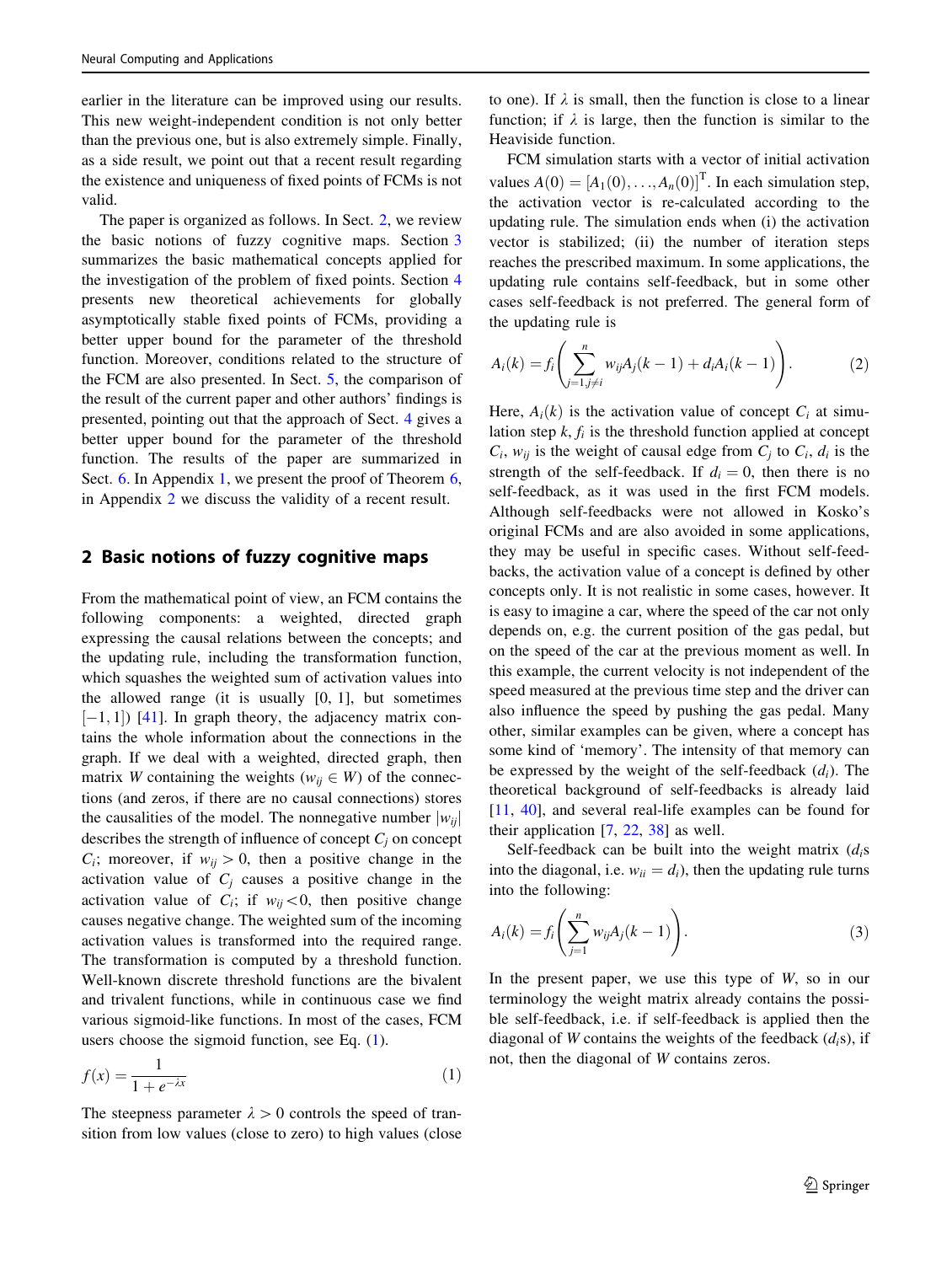## <span id="page-3-0"></span>3 Mathematical tools

In this section, we shortly summarize the mathematical notions and tools applied in Sects. 4 and [5](#page-5-0). For more detailed and precise information about fixed points and fixed point theorems we refer to [\[35](#page-12-0)], while for linear algebra and matrix analysis, see [\[17](#page-11-0)]. A fixed point of a function  $G$  is a point of the state space such that  $G$  maps this point to itself:  $G(x^*) = x^*$ . Fixed point x<sup>\*</sup> is *locally* asymptotically stable if starting the iteration at an arbitrary point close enough to  $x^*$ , the iteration converges to  $x^*$ . If the iteration converges to  $x^*$  for every initial value, then  $x^*$ is a globally asymptotically stable fixed point.

According to Brouwer's theorem (see [\[35](#page-12-0)], pp. 296– 299), every continuous function, which maps a convex, bounded and closed set  $K \subset \mathbb{R}^n$  to itself has (at least one) fixed point. Consequently, this theorem ensures the existence of at least one fixed point for any fuzzy cognitive map with continuous threshold function. Since the FCM reasoning is based on the limit of the iteration, we may wonder under what conditions this limit does exist. If by the application of the iteration rule the activation vectors get closer and closer to each other and their difference goes to the zero vector, then the iteration will converge to a certain point. In this case, points of the state space get closer to each other by applying a certain function. This property can be formalized as follows (see [\[36](#page-12-0)], page 220):

'Let  $(X, d)$  be a metric space, with metric d. If  $\varphi$  maps X into X and if there is a number  $c\lt 1$  such that

$$
d(\varphi(x), \varphi(y)) \le c d(x, y) \tag{4}
$$

for all  $x, y \in X$ , then  $\varphi$  is said to be a *contraction* of X into  $X$ .

The famous contraction mapping theorem (a.k.a. Banach's fixed point theorem, see [[36\]](#page-12-0), pp. 220–221 or [\[35](#page-12-0)], pp. 236–237) states that if a mapping is a contraction over a nonempty complete metric space, then it has exactly one fixed point. The proof of this statement tells more than the theorem: this fixed point can be found as a limit of the iteration  $x_{n+1} = G(x_n)$ , starting from an arbitrary point in the state space. Since the iteration converges to this unique equilibrium point from any initial values, this fixed point is asymptotically stable in the global sense.

In the results presented in Sect. 4, we prove the globally asymptotic stability of the unique fixed point using the contraction mapping theorem. The theorems and proofs require the basic knowledge of some notions from linear algebra, such as matrix norms, spectral radius and relations and inequalities between them. For these facts, we refer to [\[17](#page-11-0)]. However, there are two theorems which will be applied in Sect. 4, and which should be mentioned here. (Below,  $\rho(M)$  denotes the spectral radius of matrix M):

**Theorem 1** (see [[17\]](#page-11-0), page 349) Let  $M \in \mathbb{R}^{n \times n}$  and  $\varepsilon > 0$ be given. There is matrix norm  $\|\cdot\|$ , such that  $\rho(M) \leq ||M|| \leq \rho(M) + \varepsilon.$ 

**Theorem 2** (see [\[17](#page-11-0)], page 373) If  $\|\cdot\|_{m}$  is a matrix norm, then there is a vector norm  $\Vert * \Vert$ , that is compatible with it (i.e.  $||Mx||_v \le ||M||_m \cdot ||x||_v$ ).

# 4 Conditions for the global stability of fuzzy cognitive maps

In this section, we prove two theorems for the global asymptotical stability of fixed points of FCMs. Consider again the updating rule of an FCM:

$$
A_i(k) = f_i \left( \sum_{j=1, j \neq i}^{n} w_{ij} A_j(k-1) + d_i A_i(k-1) \right)
$$
 (5)

Let us introduce mapping  $G : \mathbb{R}^n \to \mathbb{R}^n$  generating the next concept vector from the preceding one. Then the mapping with coordinates:

$$
A(k+1) = \begin{bmatrix} A_1(k+1) \\ \vdots \\ A_n(k+1) \end{bmatrix} = \begin{bmatrix} f_1(w_1A(k)) \\ \vdots \\ f_n(w_nA(k)) \end{bmatrix} = G(A(k)),
$$
\n(6)

where  $f_i$  is the transformation function assigned to the *i*th concept and  $w_i = (w_{i1}, \ldots, w_{in}), w_{ij} \in W$ . We know from Banach's theorem that a contraction has a unique fixed point and it can be determined by an iteration starting from any point of the space. Since the FCM reasoning is based on an iteration, the application of this theorem is straightforward. Although we cannot compute the unique fixed point analytically from the given parameters (*W* and  $f_i$ s), we are able to state some conditions, for which the examined mapping  $G$  is a contraction. As we have seen from its definition, the notion of contraction requires a distance metric. This distance metric can be generated by a vector norm  $\|\cdot\|_{v}$  (we do not specify this norm, it can be an arbitrary vector norm), the distance of two concept vectors is defined as the norm of their difference. Using this vector norm, we can define a matrix norm (a.k.a. induced matrix norm or natural matrix norm) as  $||M||_* = \sup \left\{ \frac{||Mx||_v}{||x||_v} : x \in \mathbb{R}^n, x \neq \underline{0} \right\}.$  Besides matrix and vector norms, we are going to use the maximum value of the derivative of the threshold function. In general, a sigmoid-like threshold function is a monotone increasing, differentiable function, with finite limits at negative and positive infinity. Let  $f(x)$  be a threshold function of this type, then the maximal value of its derivative is finite, let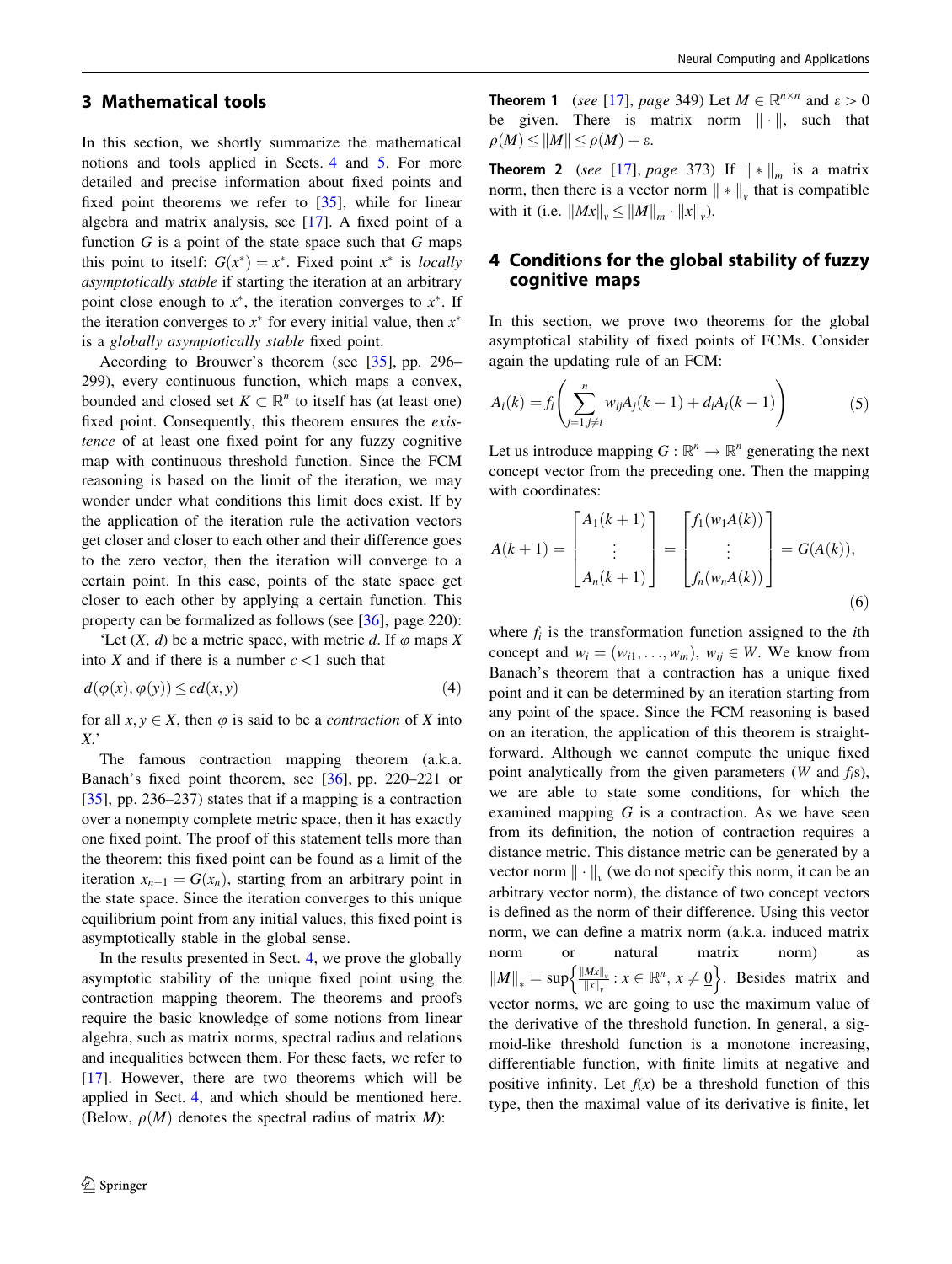<span id="page-4-0"></span>us denote it by  $K$ . Then this  $K$  can be considered as a Lipschitz constant:  $|f(x) - f(y)| \le K \cdot |x - y|$  (Fig. 1).

Theorem 3 Consider a fuzzy cognitive map (FCM) with weight matrix W. Moreover, let  $K_i$  be the maximum of the derivative of the threshold function  $f_i$  applied at the ith concept. If the inequality

$$
\|\operatorname{diag}(K_i) \cdot W\|_{*} < 1\tag{7}
$$

holds with an induced matrix norm  $\|\cdot\|_*$ , then the fuzzy cognitive map has the same fixed point for every initial activation vector.

Proof Let

$$
G(A) = [f_1(w_1A), f_2(w_2A), \dots, f_n(w_nA)]^T
$$
 (8)

where  $w_i = (w_{i1}, \ldots, w_{in})$ . Moreover, let  $\|\cdot\|_v$  be the vector norm generating matrix norm  $\|\cdot\|_*$ . In the following, we give an upper estimation of the value of  $||G(A) - G(A')||_{v}$ :

$$
||G(A) - G(A')||_v
$$
  
=  $||f_1(w_1A) - f_1(w_1A'), \ldots, f_n(w_nA) - f_n(w_nA')||_v$  (9)

From the Mean Value Theorem, we have

$$
|f_i(w_iA) - f_i(w_iA')| \le K_i|w_iA - w_iA'|.
$$
 (10)

So we have

$$
||G(A) - G(A')||_{\nu} \tag{11}
$$



Fig. 1 The sigmoid threshold function with parameter  $\lambda = 5$  and  $\lambda =$ 3 (top) and their bell-shaped derivatives (bottom). The maximum value of the derivative is  $\lambda/4$ , i.e. 1.25 and 0.75, respectively

$$
\leq \left\| [K_1(w_1A - w_1A'), \ldots, K_n(w_nA - w_nA')]^T \right\|_v \qquad (12)
$$

$$
= \left\| \text{diag}(K_i) W(A - A') \right\|_v \tag{13}
$$

$$
= \frac{\left\| diag(K_i)W(A - A') \right\|_{\nu}}{\left\| A - A' \right\|_{\nu}} \cdot \left\| A - A' \right\|_{\nu}
$$
 (14)

$$
\leq \left\| \operatorname{diag}(K_i) W \right\|_* \cdot \left\| A - A' \right\|_v, \tag{15}
$$

where the last row is the consequence of the definition of matrix norm  $\|\cdot\|_*$ . If  $\|\text{diag}(K_i)W\|_* < 1$ , then G is a contraction mapping. It means that starting from any arbitrary initial values, the repetitive application of the FCM updating rule leads to the same equilibrium point.  $\Box$ 

In Theorem 3, we did not specify the matrix norm (it can be, for example  $\|\cdot\|_2$ ), neither the threshold function  $f_i$ or the maximum value  $K_i$  of its derivative. If we choose them appropriately, we get some additional interesting results:

- If the threshold function is the most widely used one (i.e.  $f_i(x) = \frac{1}{1 + e^{-\lambda_i x}}$ ), then  $K_i = \frac{\lambda_i}{4}$  and the condition turns to  $\|\text{diag}(\lambda_i)W\|_{\alpha} < 4$ .
- If the threshold function is the same sigmoid function for all the concepts, i.e.  $f_i(x) = f(x) = \frac{1}{1 + e^{-\lambda x}}$ , then  $K_i = \frac{\lambda}{4}$ , so the condition reduces to  $\|W\|_* < \frac{4}{\lambda}$ . In other words, if parameter  $\lambda < 4/||W||_{\ast}$ , then every initial stimulus leads to the unique fixed point. It is clear that if  $\|W\|_{*}$  is smaller, then global stability is ensured for a larger set of possible values of  $\lambda$ .
- Weighted in-degree and weighted out-degree are widely used descriptive measures of networks. If the matrix norm is the 1-norm or the  $\infty$ -norm, then condition for global stability can be expressed by the weighted indegree and weighted out-degree, similarly as it was done for input-output FCMs in [[14\]](#page-11-0). Nevertheless, although weighted in-degree and out-degree are very useful for descriptive analysis of networks, the convergence conditions expressed by them can be easily overperformed by other matrix norms.

Based on the relation between spectral radius and induced matrix norms, we show a better condition for global asymptotical stability of FCMs ( $\rho(\cdot)$ ) denotes the spectral radius of the matrix).

Theorem 4 Consider a fuzzy cognitive map (FCM) with weight matrix W. Moreover, let  $K_i$  be the maximum of the derivative of the threshold function  $f_i$  applied at the ith concept. If

$$
\rho(\text{diag}(K_i) \cdot W) < 1,\tag{16}
$$

then the fuzzy cognitive map has the same fixed point for every initial activation vector.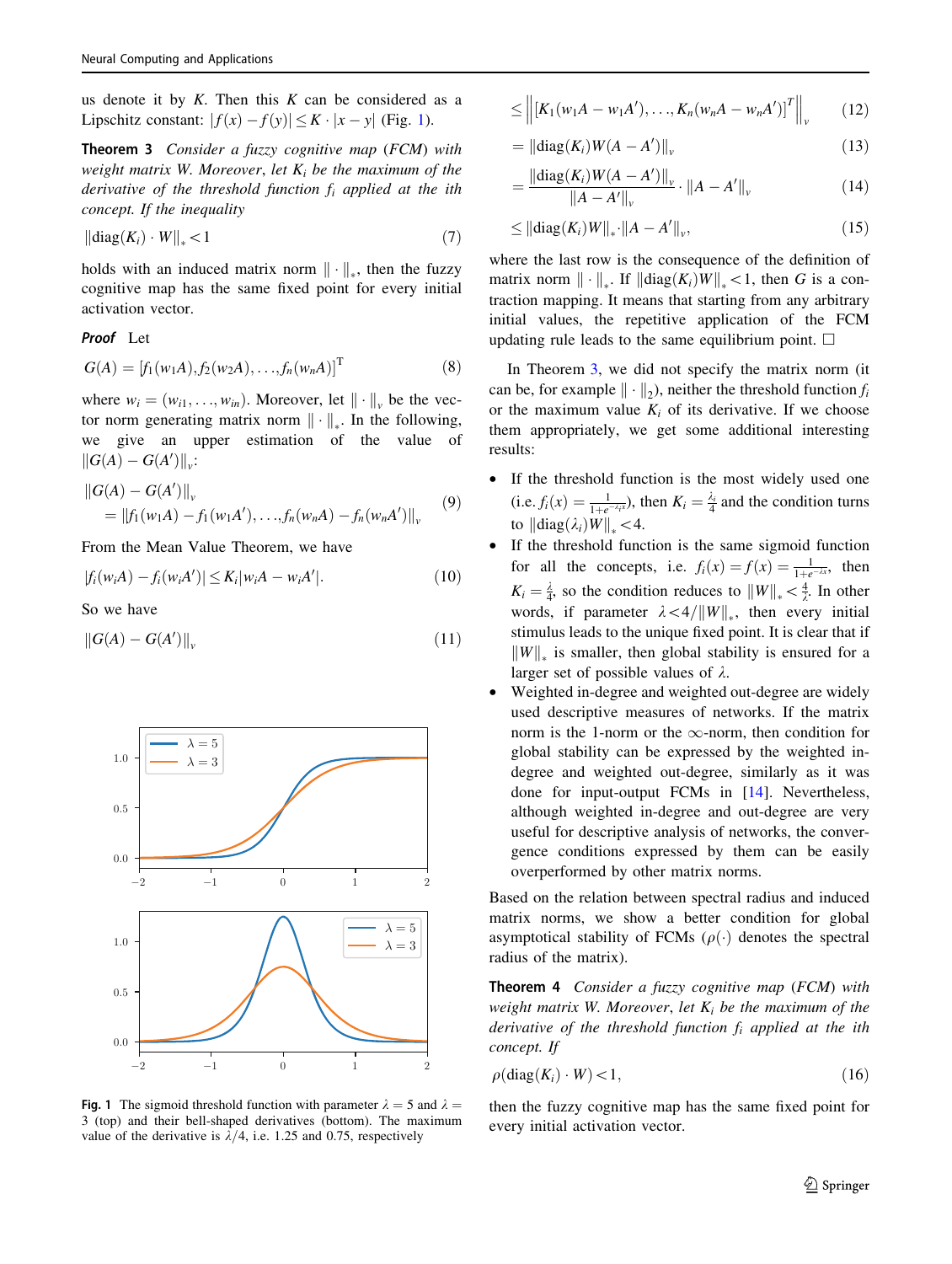<span id="page-5-0"></span>**Proof** We have seen already that if  $\|\text{diag}(K_i) \cdot W\|_{*} < 1$ with a matrix norm, then the mapping generating the iteration is a contraction. Moreover, if

$$
\rho(\text{diag}(K_i) \cdot W) < 1\tag{17}
$$

then Theorem [1](#page-3-0) ensures the existence of a matrix norm (let us denote it by  $\|\cdot\|_M$ ) such that

$$
\|\text{diag}(K_i)W\|_M < 1\tag{18}
$$

Given this matrix norm, Theorem [2](#page-3-0) ensures the existence of a compatible vector norm to this matrix norm (let us denote it by  $\|\cdot\|_{v}$ ). If we measure the distance of the concept vectors with this norm, then we have

$$
||G(A) - G(A')||_{\nu} \le ||diag(K_i)W(A - A')||_{\nu}
$$
 (19)

$$
\leq \left\| \text{diag}(K_i) W \right\|_M \cdot \left\| A - A' \right\|_v \tag{20}
$$

According to Eq. (18), the coefficient of  $||A - A||_v$  is less than one. It means that using distance metric  $d(x, y) = ||x - y||_v$ , mapping G is a contraction. Similar to the previous theorem, it means that starting the iteration from anywhere in the state space, the iterative FCM updating leads to the same equilibrium point.  $\Box$ 

Since the spectral radius is the infimum of the induced matrix norms, the condition using  $\rho(W)$  is better than the conditions provided by matrix norms.

In a special case, when the threshold function is the sigmoid function and the slope parameter is the same for every concept (i.e.  $\lambda_1 = \lambda_2 = \ldots = \lambda_n = \lambda$ ), the condition simplifies to

$$
\rho(W) < \frac{4}{\lambda} \tag{21}
$$

**Remark 1** In Theorems [3](#page-4-0) and [4](#page-4-0), we assumed the differentiability of the continuous threshold function. Differentiability is an advantageous property in learning the weights of the FCM; nevertheless, it is not a necessity. Theoretically, one may choose other continuous threshold function, for example a continuous piecewise linear function. On the other hand, one may recognize that in the proof of Theorem [3](#page-4-0), we used the maximal value of the derivative as a Lipschitz constant. Consequently, Theorems [3](#page-4-0) and [4](#page-4-0) are valid for every Lipschitz continuous threshold function, with the modification that  $K_i$  is the Lipschitz constant belonging to threshold function  $f_i$ .

## 5 Comparison of the results with previous results

In this section, we shortly summarize previous theoretical research carried out on the problem of fixed points of FCMs, and compare these results to the results presented in previous section.

#### 5.1 Comparison with the results of Boutalis et al.

According to our best knowledge, the first theoretical study discussing the existence and uniqueness of fixed points of FCMs was given by to Boutalis et al. [\[3](#page-11-0)] and [[2\]](#page-11-0). They investigated the case, when the transformation function is  $f(x) = 1/(1 + e^{-x})$ , i.e. parameter  $\lambda$  equals one. They arrived to the conclusion that if the following inequality

$$
\left(\sum_{i=1}^{n} \|w_i\|^2\right)^{1/2} < 4\tag{22}
$$

holds, then the FCM has a unique fixed point and the iteration starting from an arbitrary initial activation vector eventually converges to this point (on the left,  $\|w_i\| = \sqrt{w_{i1}^2 + w_{i2}^2 + \ldots + w_{in}^2}$ . Note that the expression in Eq. (22) is just the Frobenius norm of weight matrix W. Their findings were generalized for sigmoid FCMs equipped with arbitrary positive parameter  $\lambda$  in [\[13](#page-11-0)]. Namely, it was proved that if  $\|W\|_F\lt^4/\lambda$ , then the iteration process of the FCM leads to the unique equilibrium point, independently from the initial activation values. The wellknown inequalities between different matrix norms (and spectral radius) provide an easy way for comparison of results above and the results presented in Sect. [4](#page-3-0). We can find a matrix norm  $\|\cdot\|_*$ , such that  $\|W\|_* \le \|W\|_F$ , thus the global convergence to a unique fixed point is proved for a larger set of possible values of parameter  $\lambda$ . For example, we may choose the operator norm  $(\|\cdot\|_2)$ , or in some cases the infinity norm ( $\|W\|_{\infty}$ ) or the taxicab norm ( $\|W\|_{1}$ ). Furthermore, we may take the spectral radius, since  $\rho(W) \leq ||W||_F$ , thus  $4/\rho(W) \geq 4/||W||_F$ . In Kottas et al.  $[25]$  $[25]$ , the authors attempted to extend the results of  $[3]$  $[3]$ . We discuss this issue in Appendix [2](#page-9-0).

#### 5.2 Comparison with the findings of Knight et al.

In [[21\]](#page-11-0) Knight, Lloyd and Penn stated two theorems (Theorem 3.1 and 3.2) regarding the possible number of fixed points of fuzzy cognitive maps. Theorem 3.1 of [[21\]](#page-11-0) states that if parameter  $\lambda > 0$  of the sigmoid function is small enough then there is a unique fixed point, that is linearly stable. Conversely, the theorem also states that if  $\lambda \geq 0$  is large enough there can be multiple fixed points. In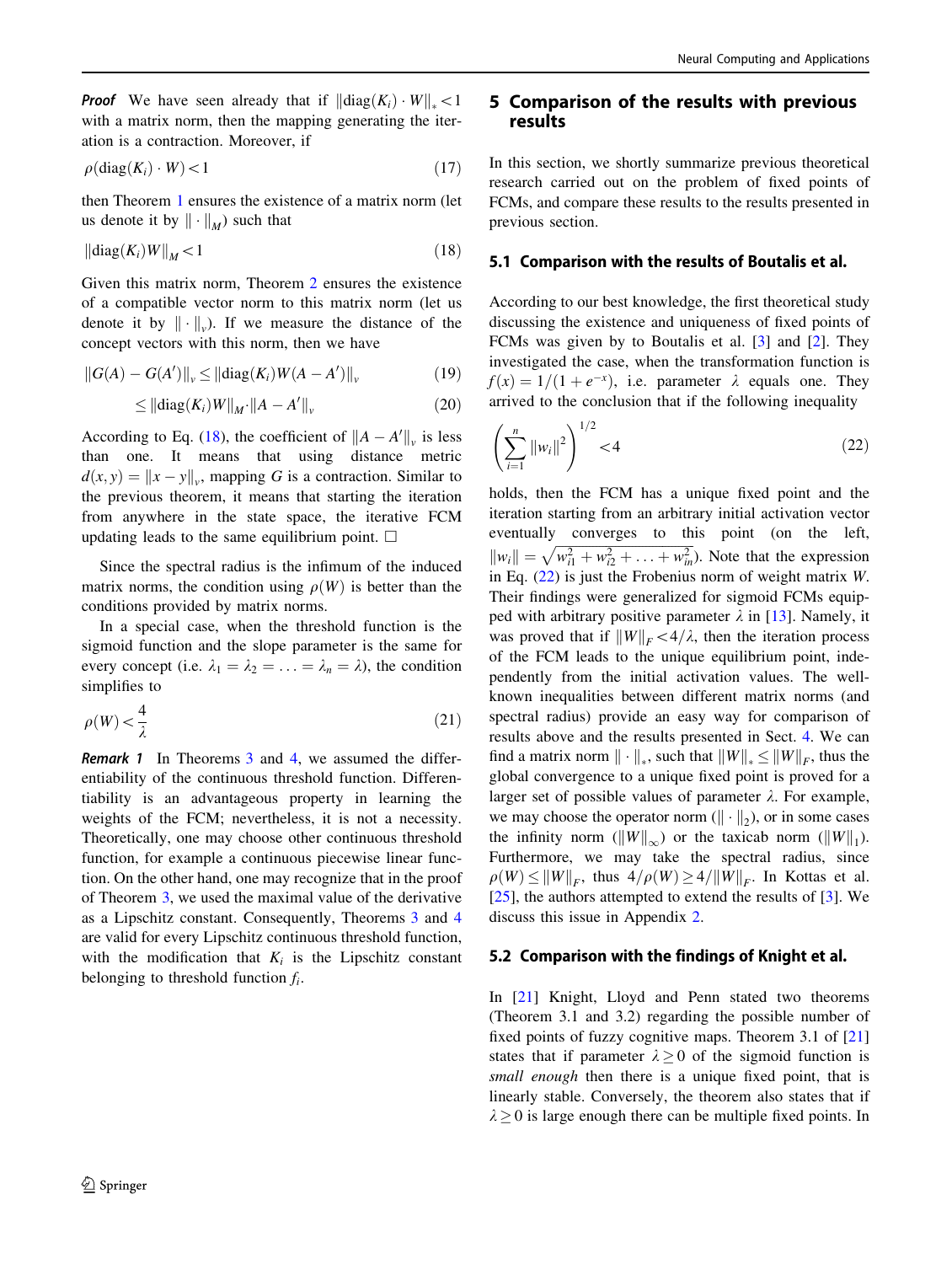<span id="page-6-0"></span>Theorem 3.2 of  $[21]$  $[21]$ , they clarify the notion of small enough. We cite this theorem literally:

Theorem 3.2 of [\[21](#page-11-0)]: 'For  $W \in \mathbb{R}^{n \times n}$  given, the sigmoid FCM has a unique fixed point for all  $\lambda$  such that  $0 \leq \lambda \leq \overline{\lambda}(n)$ , this fix point is stable.  $\overline{\lambda}(n)$  satisfies

$$
\left(1 - \frac{\overline{\lambda}(n)}{4}\right)^n - \sum_{i=1}^n b_i C_i^n \left(\frac{\overline{\lambda}(n)}{4}\right)^i = 0 \tag{23}
$$

where  $C_i^n$  are the binomial coefficients, and  $b_i$  is given by the recursion relation  $b_i = ib_{i-1} + (-1)^i$ ,  $b_0 = 1$ '.

Both of the theorems of [[21\]](#page-11-0) deal with FCMs equipped with the same parameter of  $\lambda$  for all of the concepts. Moreover, the weight matrix W was not taken into consideration in the theorems (it is not a fault, but a possible loss of information). From our results it follows that Theorem 3.2 of [[21\]](#page-11-0) can be improved. First we prove that for  $\lambda < 4/n$  (*n* is the number of concepts of the FCM), the FCM has exactly one fixed point. Then we show that this extremely simple bound  $(4/n)$  is better than the bound provided by Eq. (23).

Theorem 5 Consider a sigmoid FCM with weight matrix  $W \in \mathbb{R}^{n \times n}$  and sigmoid parameter  $\lambda$ . If  $0 \leq \lambda < \frac{4}{n}$  then the FCM has a unique, globally asymptotically stable fixed point.

**Proof** The statement below is an immediate consequence of Theorem [3](#page-4-0). If

$$
\|\text{diag}(\lambda_i) \cdot W\|_2 < 4\tag{24}
$$

then there is exactly one fixed point. Since in the current case  $\lambda_1 = \lambda_2 = \ldots = \lambda_n = \lambda$ , this becomes

$$
\lambda \cdot \|W\|_2 < 4\tag{25}
$$

which implies

$$
\lambda < \frac{4}{\|W\|_2} \tag{26}
$$

Moreover, we do know that  $\|\cdot\|_2 \le \|\cdot\|_F$ . Thus, if  $\lambda < \frac{4}{\|W\|_F}$  holds, then  $\lambda < \frac{4}{\|W\|_2}$  holds, too. In weight matrix W, all of the entries are between  $-1$  and 1. Furthermore, by its definition, the Frobenius norm is  $||W||_F =$  $\sqrt{\sum_{i,j} w_{ij}^2}$ , so an upper estimation on the Frobenius norm of the weight matrix W is:

$$
||W||_F \le n \tag{27}
$$

Since  $\frac{4}{n} \leq \frac{4}{\|W\|_F}$ , this completes the proof.  $\Box$ 

If self-feedbacks are not allowed, then we have  $\|W\|_F \le \sqrt{n(n-1)}$ , resulting in the bound  $\lambda < \frac{4}{\sqrt{n(n-1)}}$  which is slightly higher than 4  $\frac{1}{n}$ 

One may think that better upper estimation can be given if we use other norm or the spectral radius of W, but this is not the case. Since the entries of W are between  $-1$  and 1 (and in this case we have no further information about the weights), the inequality  $\rho(W) \leq n$  holds (equality holds in the extreme case, when  $w_{ii} = 1$  for every i, j), so the spectral radius leads to the same upper bound, consequently, we cannot get better bound with any matrix norm.

If we have more information about the weights, then this upper bound  $\frac{4}{n}$  can be further increased. For example, if  $W \in \mathbb{R}^{n \times n}$  has exactly k nonzero elements (i.e. the FCM has exactly  $k$  connections with nonzero weights), then  $\|W\|_F \leq \sqrt{k} \leq n$ , and  $\frac{4}{\sqrt{k}} \geq \frac{4}{n}$ .

Theorem  $5$  improves Theorem 3.2 of  $[21]$  $[21]$ , since it ensures the uniqueness of fixed points for a larger set of values of  $\lambda$ . We can observe it in Fig. 2 and the next theorem shows that the inequality  $\overline{\lambda}(n) \leq \frac{4}{n}$  holds for every FCM (equality holds for  $n = 1, 2$ ).

**Theorem 6** Let  $\overline{\lambda}(n)$  be defined as in Eq. 23. Then the inequality

$$
\overline{\lambda}(n) \le \frac{4}{n} \tag{28}
$$

holds for every  $n \geq 1$ .

**Proof** See Appendix [1.](#page-8-0)  $\Box$ 

#### 5.3 Comparison with the result of Lee and Kwon

Lee and Kwon examined the problem of equilibrium points via Lyapunov stability analysis [[28\]](#page-12-0). In their approach, the inference rule is described by the following equation (we changed the notations for convenience):



**Fig. 2** Proven upper bounds on parameter  $\lambda$  for global stability,  $\overline{\lambda}(n)$ (blue bullet) and  $4/n$  (orange cross) versus number of concepts  $(n)$ . The values of  $4/n$  are slightly higher than the values of  $\overline{\lambda}(n)$  (color figure online)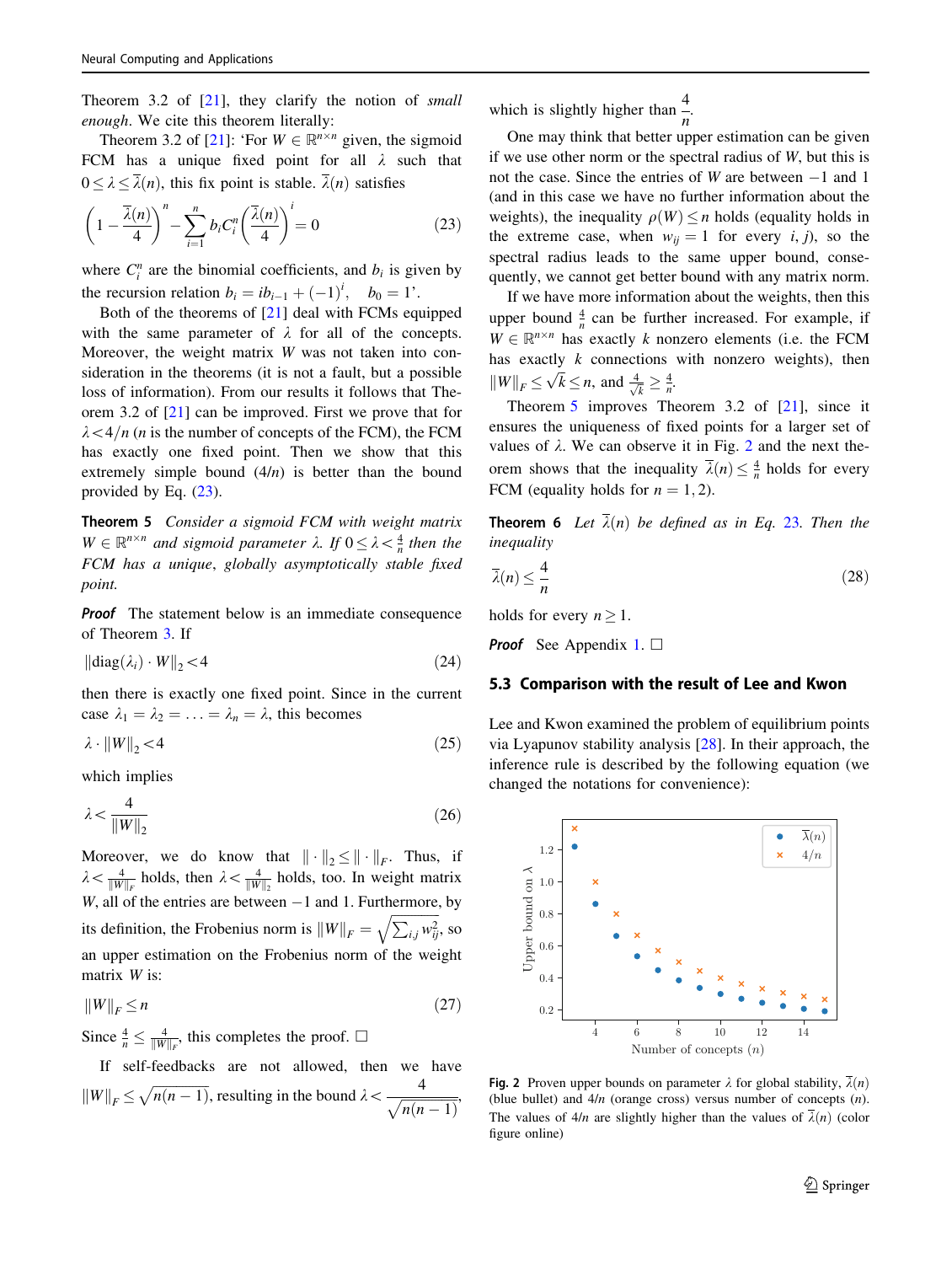<span id="page-7-0"></span>
$$
A_i(k) = f\left(r_1 A_i(k-1) + r_2 \sum_{j=1, j \neq i}^{n} w_{ij} A_j(k-1)\right)
$$
 (29)

Here, f is the sigmoid function and its parameter  $\lambda$  is the same for every concept. They proved a criteria for global exponential stability (see [[28\]](#page-12-0)):

'If the inequality

$$
0 < \lambda < \frac{4}{r_1 + r_2 \|W^*\|_2} \tag{30}
$$

holds, then the equilibrium point of the corresponding FCM is globally exponentially stable'.

We note here that in their approach the weight matrix does not contain the self-feedback, but the self-feedback is expressed by the term  $r_1$ . Because of this reason this weight matrix is denoted here by  $W^*$ .

To compare their result with the findings of Sect. [4,](#page-3-0) we start with a lower bound of the denominator of Eq. (30):

$$
r_1 + r_2 \|W^*\|_2 = \|\text{diag}(r_1)\|_2 + r_2 \|W^*\|_2 \tag{31}
$$

 $r_2$ ||diag $(r_1/r_2)$ ||<sub>2</sub>+ $r_2$ || $W^*$ ||<sub>2</sub>  $(32)$ 

$$
\geq r_2 \|\text{diag}(r_1/r_2) + W^*\|_2 \tag{33}
$$

In our approach,  $r_2 = 1$  and  $r_1 = d_i$ , so we get

$$
r_2||W^* + \text{diag}(r_1/r_2)||_2 = ||W^* + \text{diag}(d_i)||_2 = ||W||_2
$$
  
 
$$
\leq ||W^*||_2 + ||\text{diag}(d_i)||_2
$$
 (34)

where W stands for the weight matrix including self-feedback  $(d_i s)$  in the diagonal). Based on the inequality above, we get that

$$
\frac{4}{r_1 + r_2 \|W^*\|_2} \le \frac{4}{\|W\|_2} \tag{35}
$$

The last inequality ensures that the bound for parameter  $\lambda$ provided in Sect. [4](#page-3-0) is better than the bound given in [\[28](#page-12-0)].

## 5.4 Example and ordering of the bounds

As we have seen, various approaches provide different bounds with the property that if the steepness parameter  $(\lambda)$ of the sigmoid function is less than a number computed from some parameters of the model, then the FCM iteration rule produces the same equilibrium point for every initial activation vector. Based on the properties of matrix norms and the spectral radius, a simple ordering of the proven bounds can be given  $(\bar{\lambda})$  refers to the bound by Knight et al.):

$$
\overline{\lambda} \le \frac{4}{n} \le \frac{4}{\|W\|_F} \le \frac{4}{\|W\|_2} \le \frac{4}{\rho(W)}\tag{36}
$$

The following toy example illustrates the different

performance of these bounds. Consider a fuzzy cognitive map with weight matrix W:

$$
W = \begin{pmatrix} 0 & -1 & 0.5 & 0 & 0 \\ 0 & 0 & -0.5 & 0.5 & -0.5 \\ -1 & 1 & 0 & -0.5 & 0 \\ 0 & 1 & -1 & 0 & -0.5 \\ -1 & 0 & 1 & -0.5 & 0 \end{pmatrix}
$$
(37)

The threshold function is the same for all the concepts,  $f(x) = \frac{1}{1 + e^{-\lambda x}}$ . Table 1 shows the different upper bounds on parameter  $\lambda$ , with proven global stability, provided by different methods (i.e. if the value of  $\lambda$  is less than the given number, then the FCM is globally asymptotically stable). We can observe that the method applying the spectral radius gives the best result. Numerical experiments show that the unique fixed point loses its global stability at about  $\lambda \approx 3.6708$ .

## 6 Summary

Fuzzy cognitive map-based reasoning relies on the behaviour of repeated application of the updating rule, i.e. it depends on the behaviour of an iteration. This iteration may or may not converge to an equilibrium point (fixed point). If the iteration converges to a fixed point, then this fixed point (and the whole FCM model) may or may not be globally asymptotically stable. Moreover, if the model is globally asymptotically stable, then this fixed point is unique and the iteration arrives at this point from every initial state. In other words, if the model is globally asymptotically stable, then the system reaches the same equilibrium point, regardless of the initial stimulus.

It has been previously known from the literature that, in case of sigmoidal threshold functions, this property is somewhat related to the value of the steepness parameter  $\lambda$ . Namely, if the value of  $\lambda$  is small (i.e. the transition from close to zero to close to one is not so drastic), then the FCM has the global stability property. Moreover, it has been also

| <b>Table 1</b> Comparison of differ-<br>ent bounds on $\lambda$ , using weight<br>matrix $W$ (Eq. 37) | Method                  | Bound on $\lambda$ |
|-------------------------------------------------------------------------------------------------------|-------------------------|--------------------|
|                                                                                                       | $\overline{\lambda}(n)$ | 0.6624             |
|                                                                                                       | 4/n                     | 0.8                |
|                                                                                                       | $4/  W  _{\infty}$      | 1.3333             |
|                                                                                                       | $4/  W  _1$             | 1.6                |
|                                                                                                       | $4/  W  _F$             | 1.3522             |
|                                                                                                       | $4/  W  _2$             | 1.8920             |
|                                                                                                       | $4/\rho(W)$             | 3.3237             |
|                                                                                                       |                         |                    |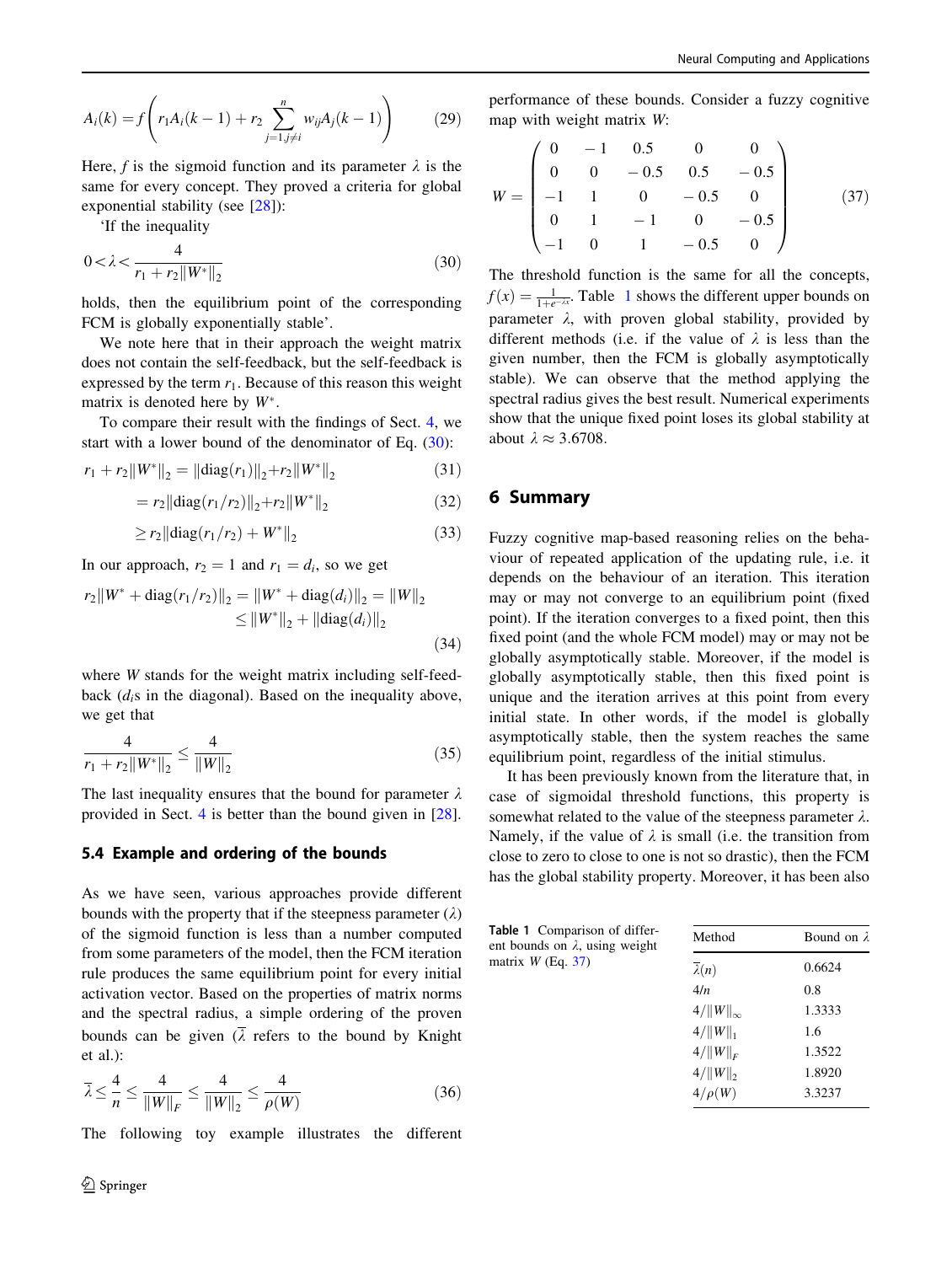<span id="page-8-0"></span>clear, that this property is influenced by the structure of the weighted connections of the network (i.e. weight matrix W).

In this paper, several novel analytical conditions have been presented for the global stability of fuzzy cognitive maps. These conditions involve the usual parameters of the model, namely the weight matrix and the parameter of the threshold function. Comparing to the existing results in the literature, these conditions are simpler and give a more efficient upper bound on the parameter of the threshold function. Moreover, the corresponding matrix norms and spectral radius can be easily determined by free mathematical software.

The results presented in this paper can be used in at least two different ways: in some applications, a unique fixed point is a required property of the model. It means that different initial stimuli should lead to the same equilibrium state. On the other hand, there are applications (for example pattern recognition) where the FCM should have more than one equilibrium point. In other words, in the first case, global stability is a required property, while in the second case we should avoid globally stable models. The simple analytical results help FCM users to decide about some model parameters before evaluation of the full model, decreasing the number of trial-and-error simulations.

# Appendix 1

Proof of Theorem [6:](#page-6-0)

First of all we simplify the expression given in Theo-rem 3.2 of [[21\]](#page-11-0) where we use  $x = \frac{\lambda(n)}{4}$  for simplicity.

$$
(1-x)^n - \sum_{i=1}^n b_i C_i^n x^i
$$
 (38)

$$
= \sum_{k=0}^{n} (-1)^{k} \cdot x^{k} \cdot \binom{n}{k} - \sum_{i=1}^{n} b_{i} \binom{n}{i} x^{i}
$$
(39)

$$
= 1 + \sum_{k=1}^{n} (-1)^{k} \cdot x^{k} \cdot \binom{n}{k} - \sum_{i=1}^{n} b_{i} \binom{n}{i} x^{i} \tag{40}
$$

$$
=1+\sum_{i=1}^{n} x^{i}\left((-1)^{i}\binom{n}{i}-b_{i}\binom{n}{i}\right) \tag{41}
$$

using that  $b_i = ib_{i-1} + (-1)^i$  we get that  $(42)$ 

$$
=1+\sum_{i=1}^{n} x^{i}\left(-i\cdot b_{i-1}\binom{n}{i}\right)
$$
\n(43)

which means that  $\frac{\lambda(n)}{4}$  is root of the polynomial

$$
p_n(x) = \sum_{i=1}^n i \cdot b_{i-1} \binom{n}{i} x^i - 1.
$$
 (44)

The first few values of the recursive sequence  $b_i$ :

$$
b_0 = 1
$$
,  $b_1 = 0$ ,  $b_2 = 1$ ,  $b_3 = 2$ ,  $b_4 = 9$ ,  $b_5 = 44$   
(45)

The polynomials  $p_n(x)$ , the values of  $\overline{\lambda}(n)$  and 4/n for  $n =$  $1, \ldots, 5$  are the following:

| n              | $p_n(x)$                         | $\lambda(n)$   | 4/n            |
|----------------|----------------------------------|----------------|----------------|
| $\mathbf{1}$   | $x-1$                            |                |                |
| 2              | $2x - 1$                         | $\mathfrak{D}$ | $\mathfrak{D}$ |
| 3              | $3x^3 + 3x - 1$                  | 1.2199         | 1.3333         |
| $\overline{4}$ | $8x^4 + 12x^3 + 4x - 1$          | 0.8624         |                |
| 5              | $45x^5 + 40x^4 + 30x^3 + 5x - 1$ | 0.6624         | 0.8            |
|                |                                  |                |                |

As it can be recognized, the upper bound provided by Theorem [5](#page-6-0) is slightly higher than that given by the recursion in [[21\]](#page-11-0). The following proof shows that it is true for every value of  $n$ . The main ideas of the proof are listed below:

- Since the polynomial  $p_n(x)$  has positive coefficient (except for the constant term), it is strictly increasing if  $x > 0$ .
- $\frac{\lambda(n)}{4}$  is a positive root of polynomial  $p_n(x)$ , so  $p_n\left(\frac{\overline{\lambda}(n)}{4}\right)=0.$
- This implies that if  $p_n\left(\frac{4/n}{4}\right) > 0$  then  $\frac{4}{n} > \lambda(n)$ .
- So we have to show that  $p_n(1/n) > 0$ .

We have seen (and simple computations show) that for  $n = 1$  and  $n = 2\overline{\lambda}(n) = 4/n$ . Let us consider the case when  $n \geq 3$ , so we have to prove that

$$
\sum_{i=1}^{n} i \cdot b_{i-1} \binom{n}{i} \left(\frac{1}{n}\right)^{i} - 1 > 0 \qquad \text{for every } n \ge 3. \tag{46}
$$

The sequence  $b_i$  is monotone increasing if  $i \geq 1$ , which can be easily proved by induction. Moreover, the value of  $i \cdot$  $b_{i-1}$  is greater than or equal to 3 for every  $i \geq 3$ :

$$
i \cdot b_{i-1} \geq i \cdot b_2 \geq 3 \cdot b_2 = 3. \tag{47}
$$

We give a lower estimation of  $\sum_{i=1}^{n} i \cdot b_{i-1} \binom{n}{i}$ i  $\binom{n}{i} \left(\frac{1}{n}\right)^i$  by replacing the value of  $i \cdot b_{i-1}$  with 3 for  $i \geq 3$  and taking the exact value for  $i = 1, 2$ :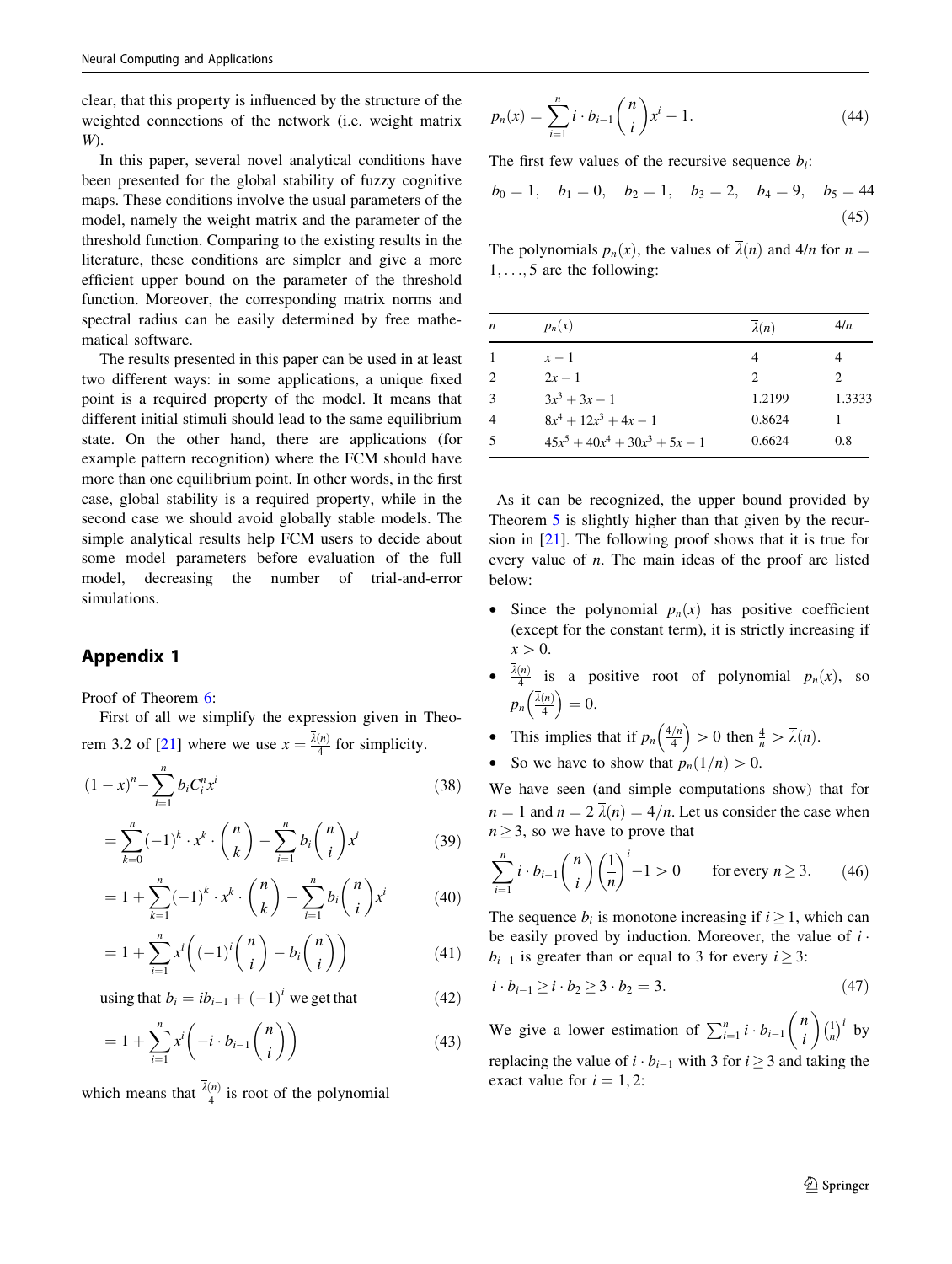<span id="page-9-0"></span>
$$
\sum_{i=1}^{n} i \cdot b_{i-1} \binom{n}{i} \left(\frac{1}{n}\right)^{i} \tag{48}
$$

$$
\geq 3 \cdot \sum_{i=1}^{n} {n \choose i} \left(\frac{1}{n}\right)^{i} - 2 \cdot {n \choose 1} \left(\frac{1}{n}\right)^{1} - 3 \cdot {n \choose 2} \left(\frac{1}{n}\right)^{2} \tag{49}
$$

$$
= 3 \cdot \sum_{i=1}^{n} {n \choose i} \left(\frac{1}{n}\right)^{i} - 2 - 3 \cdot \frac{n-1}{2n}
$$
 (50)

$$
= 3 \cdot \sum_{i=0}^{n} {n \choose i} \left(\frac{1}{n}\right)^{i} - 5 - 3 \cdot \frac{n-1}{2n}
$$
 (51)

Now we will prove that the last expression is greater than one:

$$
3 \cdot \sum_{i=0}^{n} {n \choose i} \left(\frac{1}{n}\right)^{i} - 5 - 3 \cdot \frac{n-1}{2n} > 1
$$
 (52)

$$
3 \cdot \sum_{i=0}^{n} {n \choose i} \left(\frac{1}{n}\right)^{i} > 6 + 3 \cdot \frac{n-1}{2n}
$$
 (53)

$$
\left(1 + \frac{1}{n}\right)^n > 2.5 - \frac{1}{2n} \tag{54}
$$

which is true for every  $n > 3$ .

Actually, we have just proved that the lower estimation of the sum is greater than one, which implies that  $p_n(1/n) > 0$  for every  $n \geq 3$ . As a consequence, we can conclude that  $\frac{4}{n} \geq \lambda(n)$  (equality holds if and only if  $n = 1$ ) or  $n = 2$ ).

# Appendix 2

As a kind of generalization of the findings of [[3\]](#page-11-0), in [[25\]](#page-12-0) the authors stated the theorem below about the number of equilibrium points (limits of the iterations) of a FCM (Theorem 2 of [\[25](#page-12-0)]), literally:

' There is one and only one solution for any concept value  $A_i$  of any FCM where the sigmoid function  $f =$  $1/(1 + e^{-c_l x})$  is used, if:

$$
\left(\sum_{i=1}^{n} (c_{l_i} \ell_i ||w_i||)^2\right)^{1/2} < 1
$$
\n(55)

where  $w_i$  is the ith row of matrix  $W$ ,  $||w_i||$  is the  $L_2$  norm of  $w_i$ ,  $\ell_i$  is the inclination of function f equal to  $\ell_i = \frac{c_{l_i}}{e^{c_{l_i}w_i A}} f^2(c_{l_i}w_i \cdot A)$ , and  $c_{l_i}$  is the  $c_l$  factor of function f corresponding to  $A_i$  concept'.

In the following, we will show that this theorem is not valid in its current form. First we give an upper estimation of the formula given on the left-hand side of Eq. (55), then we provide numerical counterexamples by pointing out that

the requirements stated in the theorem are fulfilled, but the FCM does not converge to a unique fixed point.

The so-called inclination parameter (or the slope)  $\ell_i =$  $\frac{c_{l_i}}{e^{c_{l_i}w_iA}}f^2(c_{l_i}w_i\cdot A)$  equals the derivative of the sigmoid function at point  $w_i \cdot A$ :

$$
\left(\frac{1}{1+e^{-c_{l_i}x}}\right)' = \frac{c_{l_i}e^{-c_{l_i}x}}{(1+e^{-c_{l_i}x})^2}
$$
(56)

$$
=\frac{c_{l_i}}{e^{c_{l_i}x}}\left(\frac{1}{1+e^{-c_{l_i}x}}\right)^2=\frac{c_{l_i}}{e^{c_{l_i}x}}f^2(x)\tag{57}
$$

On the other hand, it is easy to check that

$$
\left(\frac{1}{1+e^{-c_{l_i}x}}\right)' = \frac{c_{l_i}e^{-c_{l_i}x}}{(1+e^{-c_{l_i}x})^2} = c_{l_i} \cdot f(x)(1-f(x)) \tag{58}
$$

The maximum value of the derivative of the sigmoid function is  $c_{l_i}/4$  (attained at  $f(x) = 0.5$ , i.e. at  $x = 0$ ). Using this value, we can give an upper estimation of the left-hand side of the inequality in the theorem (here  $||w_i||$  is the Euclidean norm of the  $i^{th}$  row of W, i.e.  $||w_i|| = \left(\sum_{j=1}^n w_{ij}^2\right)^{1/2}$ ):

$$
\left(\sum_{i=1}^{n} (c_{l_i} \ell_i ||w_i||)^2\right)^{1/2} \le \left(\sum_{i=1}^{n} \left(\frac{c_{l_i}^2}{4} ||w_i||\right)^2\right)^{1/2} \tag{59}
$$
\n
$$
1 \left(\sum_{i=1}^{n} \left(\frac{c_{l_i}^2}{4} ||w_i||\right)^2\right)^{1/2} \tag{60}
$$

$$
= \frac{1}{4} \left( \sum_{i=1}^{n} \left( c_{l_i}^2 ||w_i|| \right)^2 \right) \tag{60}
$$

If  $c_{l_i} = \lambda$  for every *i*, it becomes:

$$
\frac{1}{4}\left(\sum_{i=1}^{n}\left(c_{l_{i}}^{2}\|w_{i}\|\right)^{2}\right)^{1/2}=\frac{1}{4}\left(\sum_{i=1}^{n}\left(\lambda^{2}\|w_{i}\|\right)^{2}\right)^{1/2}
$$
(61)

$$
= \frac{\lambda^2}{4} \left( \sum_{i=1}^n ||w_i||^2 \right)^{1/2} \tag{62}
$$

In the following, we show that there exist FCMs, such that the conditions of Theorem 2 of [\[25](#page-12-0)] are fulfilled, but the iteration process does not lead to a unique fixed point (equilibrium point). First we show a counterexample with limit cycle, then an other counterexample with multiple fixed points. Although these are artificial counterexamples, not real-life scenarios, they show that the statement of [[25\]](#page-12-0) is not valid.

We applied the Bacterial Evolutionary Algorithm (BEA) [\[30](#page-12-0)] to find an FCM model (more specifically, a connection matrix and parameter  $\lambda$ ) that behaves in the assumed way in order to confirm our hypothesis. BEA is a member of the well-known family of evolutionary algorithms. It is a global optimizer, which can be used if an approximate solution is acceptable. The algorithm can solve any multi-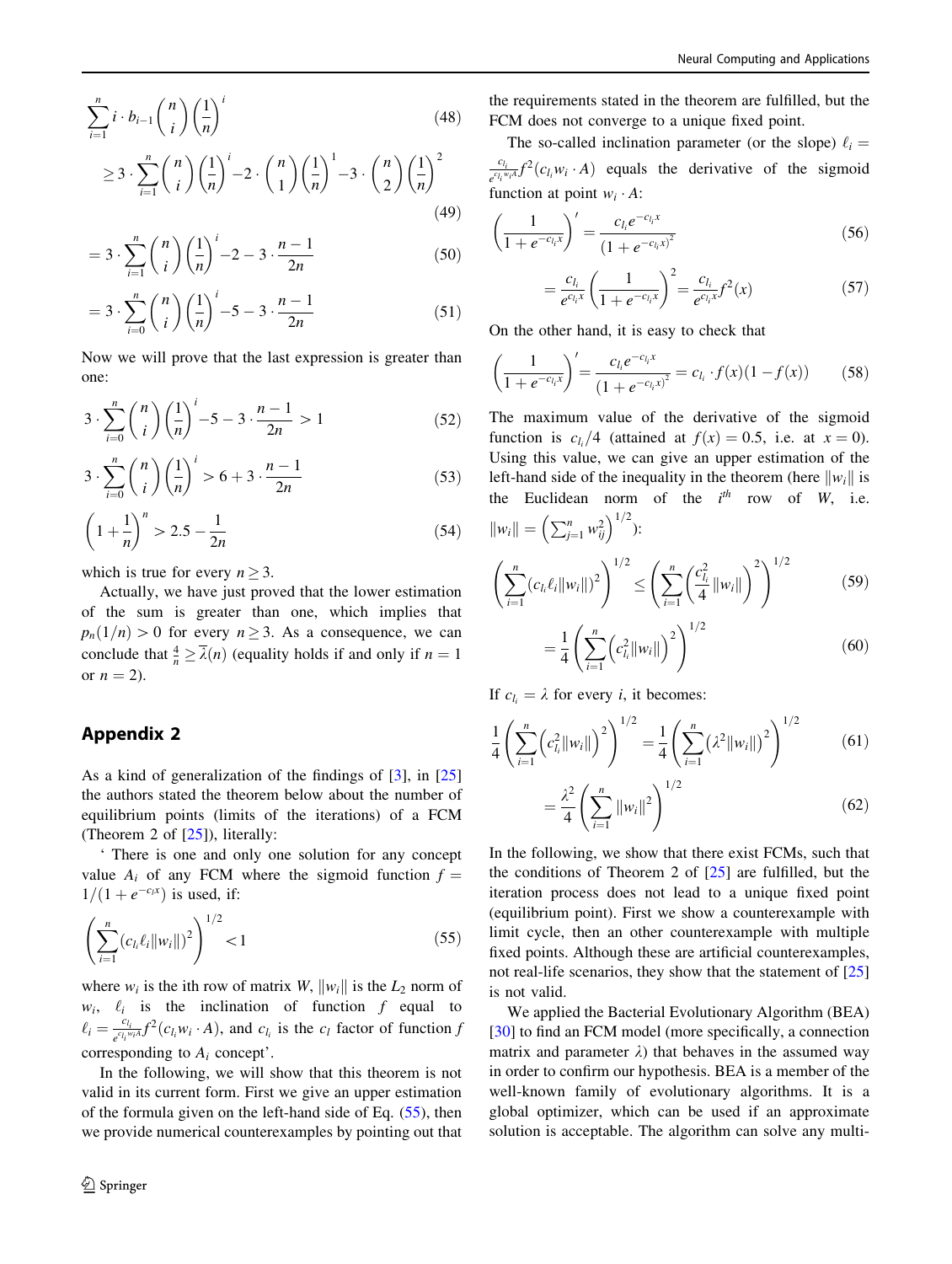modal, non-continuous, nonlinear or high-dimensional problem, but the original goal of Nawa and Furuhashi, the researchers who suggested this algorithm, was to optimize the parameters of fuzzy systems [\[31](#page-12-0), [32\]](#page-12-0). BEA mimics the process of the evolution of bacteria, which explains its name. Like other evolutionary algorithms, BEA works with a collection of possible solutions. These are called the population of 'bacteria'. The algorithm develops the consecutive generations of populations until the termination criterion is fulfilled. In the simplest case, it can be a limit on the number of generations or on the objective value of the best bacterium. The last population, or at least some of the best bacteria of it can be considered as result. The current population is based on the previous population, and is created by two main operators: bacterial mutation and gene transfer. The former operator explores the search space with random modifications of bacteria, while the latter tries to combine the genetic information of better bacteria with worse bacteria in the hope that it may increase the objective/fitness value of worse bacteria. With other words, gene transfer does the exploitation of genetic data.

Bacterial mutation optimizes the bacteria one by one. First, it creates  $K$  clones of every bacteria of the current population, then it iterates over the genes of clones in a random order to modify them. The modification is made in a random way, too, and the clones are evaluated after every single gene modification. If the best clone outperforms the original one, it will be replaced by the new one. At the end, all clones are dropped.

The gene transfer operator divides the population into two, equally sized parts. One of these contains the bacteria with better objective values, which is called the 'superior half'. The name of the other part is 'inferior part'. The operator chooses  $T$  times a bacterium from the inferior half and overwrites some of its randomly selected genes with the genes of an other bacterium of the superior half. The modified bacterium must be evaluated and the elements of population halves must be determined again. After a successful modification the bacterium has a chance to move to the superior half.

The authors created a computer program based on the above expounded BEA to find a connection matrix with given properties according to their hypothesis. The bacteria represent different connection matrices. The first population is generated randomly, the following generations are created by the operators of BEA using the objective value of bacteria. The calculation of this value has several steps. First of all, simulations have to be performed in order to explore the behaviour of the model, differentiate fixed point attractors (FP), limit cycles and chaotic behaviours. A hundred-element set of initial state vectors, also called 'scenarios' is generated randomly when the program starts and this set is used in all simulations.

Finally, numerous counterexamples were generated, this one below was created for simple demonstration of our statement. One may observe that the non-diagonal elements of weight matrix W have the same absolute value. It is not an essential feature of the counterexamples, the main reason of this is that we have chosen simple and clear-cut example for demonstration.

Consider weight matrix  $W \in \mathbb{R}^{7 \times 7}$ , which has only zero elements in its diagonal. It means that the iteration rule of the corresponding FCM does not contain self-feedback.

$$
W_1 = \begin{pmatrix} 0 & -0.9 & 0.9 & 0.9 & -0.9 & 0.9 & -0.9 \\ -0.9 & 0 & 0.9 & 0.9 & -0.9 & 0.9 & -0.9 \\ 0.9 & 0.9 & 0 & -0.9 & 0.9 & -0.9 & 0.9 \\ 0.9 & 0.9 & -0.9 & 0 & 0.9 & -0.9 & 0.9 \\ -0.9 & -0.9 & 0.9 & 0.9 & 0 & 0.9 & -0.9 \\ 0.9 & 0.9 & -0.9 & -0.9 & 0.9 & 0 & 0.9 \\ -0.9 & -0.9 & 0.9 & 0.9 & -0.9 & 0.9 & 0 \end{pmatrix}
$$
(63)

If  $\lambda = 0.8$ , then  $\frac{\lambda^2}{4}$  $\left( \sum_{i=1}^{n} ||w_i||^2 \right)^{1/2} = 0.9332$ , which means that this scenario meets condition Eq. [\(55](#page-9-0)). Contrary to the statement of Theorem 2 of [[25\]](#page-12-0), the iteration produces a limit cycle, not an equilibrium point (the initial activation vector was  $A(0) = [1 1 1 1 1 1]^{T}$ ). This limit cycle has two elements:

$$
LC_{1} = \begin{bmatrix} 0.39897 \\ 0.39897 \\ 0.78157 \\ 0.39897 \\ 0.39897 \\ 0.78157 \\ 0.39897 \\ 0.39897 \end{bmatrix} \qquad LC_{2} = \begin{bmatrix} 0.69559 \\ 0.69559 \\ 0.50590 \\ 0.50590 \\ 0.69559 \\ 0.69559 \\ 0.69559 \end{bmatrix} \qquad (64)
$$

Now let us see an example with multiple fixed points. The weight matrix is

$$
W_2 = \begin{pmatrix}\n0 & -1 & 1 & -1 & 1 & -1 & 1 & -1 \\
-1 & 0 & -1 & 1 & -1 & 1 & -1 & 1 \\
1 & -1 & 0 & -1 & 1 & -1 & 1 & -1 \\
-1 & 1 & -1 & 0 & -1 & 1 & -1 & 1 \\
1 & -1 & 1 & -1 & 0 & -1 & 1 & -1 \\
-1 & 1 & -1 & 1 & -1 & 0 & -1 & 1 \\
1 & -1 & 1 & -1 & 1 & -1 & 0 & -1 \\
-1 & 1 & -1 & 1 & -1 & 1 & -1 & 0\n\end{pmatrix}
$$
\n(65)

If  $\lambda = 0.7$ , then  $\frac{\lambda^2}{4}$  $\left( \sum_{i=1}^{n} ||w_i||^2 \right)^{1/2} = 0.9167$ , which means that this scenario also meets condition Eq. ([55\)](#page-9-0). On the other hand, if the initial activation vector is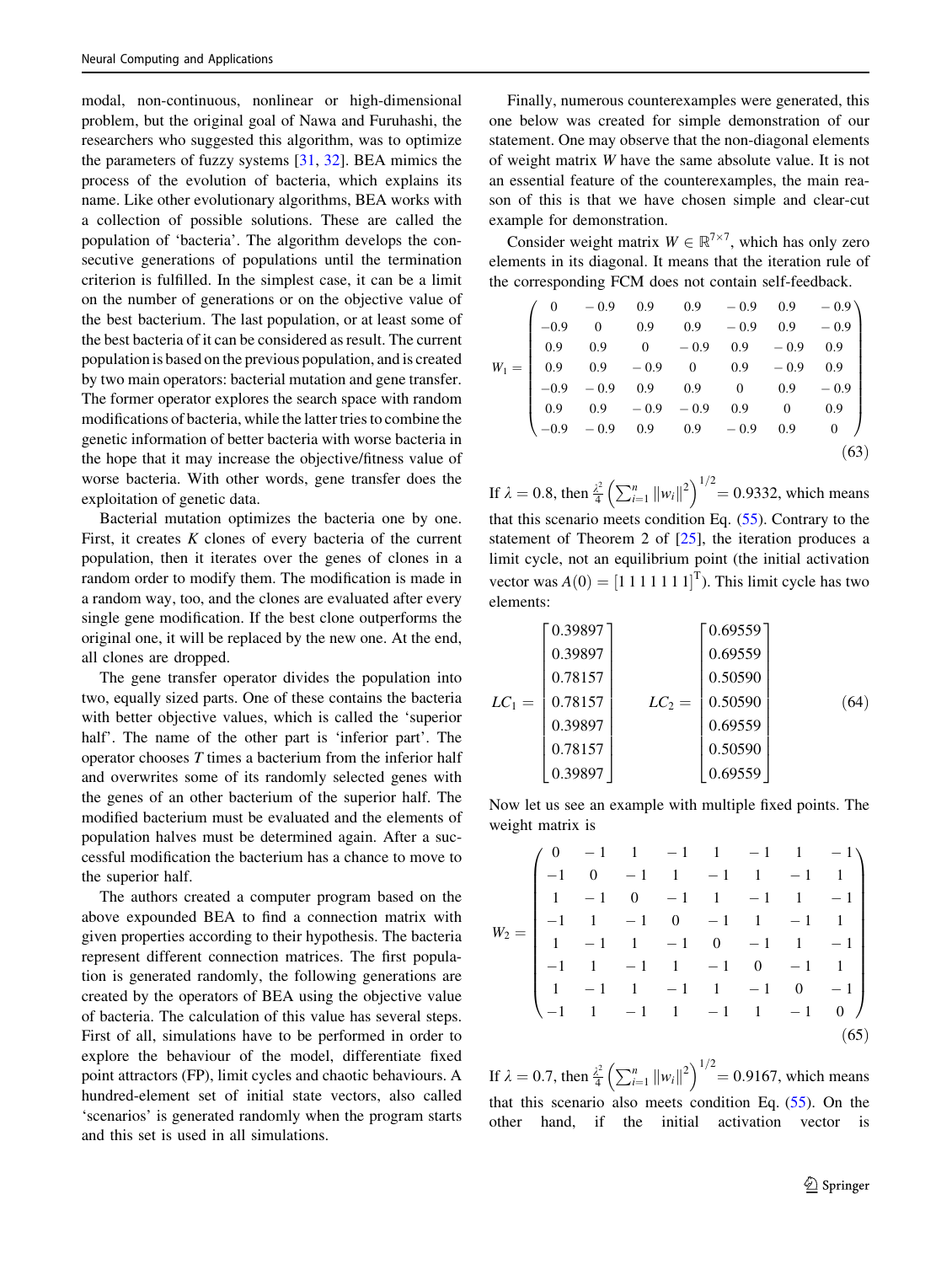<span id="page-11-0"></span> $A^{(0)} = [0, 0, 0, 0, 0, 0, 0, 0]^T$ , then the iteration converges to  $FP_1$ , but if  $A^{(0)} = [1, 0, 0, 0, 0, 0, 0, 0]^T$ , then the iteration converges to  $FP_2$  and for  $A^{(0)} = [0, 0, 0, 0, 0, 0, 0, 1]^T$  the limit is  $FP_3$  (results are rounded to four decimals):

$$
FP_1 = \begin{bmatrix} 0.4260 \\ 0.4260 \\ 0.4260 \\ 0.4260 \\ 0.4260 \\ 0.4260 \\ 0.4260 \\ 0.4260 \\ 0.4260 \end{bmatrix} FP_2 = \begin{bmatrix} 0.7847 \\ 0.1266 \\ 0.7847 \\ 0.7847 \\ 0.1266 \\ 0.1266 \\ 0.7847 \\ 0.7847 \\ 0.1266 \\ 0.1266 \\ 0.7847 \\ 0.1266 \\ 0.7847 \end{bmatrix}
$$

A rigorous mathematical analysis leads to the conclusion that the weakness of the statement of  $[25]$  $[25]$  comes from the mistake that the contraction property was applied using local values of the derivative, while a global upper bound should be applied. Moreover, an algebraic mistake has also occurred in the derivation of the result, which caused a duplicated presence of the parameter of the sigmoid function  $(c_{l_i})$ .

Acknowledgements This research was supported by National Research, Development and Innovation Office (NKFIH) K124055.

Funding Open access funding provided by Széchenyi István University (SZE).

Conflict of interest The authors declare that they have no conflict of interest.

Open Access This article is licensed under a Creative Commons Attribution 4.0 International License, which permits use, sharing, adaptation, distribution and reproduction in any medium or format, as long as you give appropriate credit to the original author(s) and the source, provide a link to the Creative Commons licence, and indicate if changes were made. The images or other third party material in this article are included in the article's Creative Commons licence, unless indicated otherwise in a credit line to the material. If material is not included in the article's Creative Commons licence and your intended use is not permitted by statutory regulation or exceeds the permitted use, you will need to obtain permission directly from the copyright holder. To view a copy of this licence, visit [http://creativecommons.](http://creativecommons.org/licenses/by/4.0/) [org/licenses/by/4.0/.](http://creativecommons.org/licenses/by/4.0/)

## References

- 1. Axelrod R (1976) Structure of decision: the cognitive maps of political elites. Princeton University Press, Princeton
- 2. Boutalis Y, Kottas T, Christodoulou M (2008) On the existence and uniqueness of solutions for the concept values in fuzzy cognitive maps. In: 2008 47th IEEE conference on decision and control, pp 98–104. <https://doi.org/10.1109/CDC.2008.4738897>
- 3. Boutalis Y, Kottas TL, Christodoulou M (2009) Adaptive estimation of fuzzy cognitive maps with proven stability and parameter convergence. IEEE Trans Fuzzy Syst 17(4):874–889
- 4. Buruzs A, Hatwágner MF, Kóczy LT (2014) Fuzzy cognitive maps and bacterial evolutionary algorithm approach to integrated waste management systems. J Adv Comput Intell Intell Inform 18(4):538–548
- 5. Carvalho JP (2010) On the semantics and the use of fuzzy cognitive maps in social sciences. In: WCCI 2010 IEEE World Congress on Computational Intelligence, pp 2456–2461
- 6. Carvalho JP, Tome´ J (2002) Issues on the stability of fuzzy cognitive maps and rule-based fuzzy cognitive maps. In: Fuzzy Information Processing Society, 2002. Proceedings. NAFIPS. 2002 annual meeting of the North American. IEEE, pp 105–110
- 7. Chen Y, Mazlack LJ, Minai AA, Lu LJ (2015) Inferring causal networks using fuzzy cognitive maps and evolutionary algorithms with application to gene regulatory network reconstruction. Appl Soft Comput 37:667–679
- 8. Dickerson JA, Kosko B (1994) Virtual worlds as fuzzy cognitive maps. Presence Teleoperators Virtual Environ 3(2):173–189
- 9. Ferreira FAF, Jalali MS, Ferreira JJM, Stankevičienė J, Marques CSE (2016) Understanding the dynamics behind bank branch service quality in Portugal: pursuing a holistic view using fuzzy cognitive mapping. Serv Bus 10(3):469–487. [https://doi.org/10.](https://doi.org/10.1007/s11628-015-0278-x) [1007/s11628-015-0278-x](https://doi.org/10.1007/s11628-015-0278-x)
- 10. Fons S, Achari G, Ross T (2004) A fuzzy cognitive mapping analysis of the impacts of an eco-industrial park. J Intell Fuzzy Syst 15(2):75–88
- 11. Groumpos PP (2010) Fuzzy cognitive maps: basic theories and their application to complex systems. In: Fuzzy cognitive maps. Springer, pp 1–22
- 12. Hanan D, Burnley S, Cooke D (2013) A multi-criteria decision analysis assessment of waste paper management options. Waste Manag 33:566–573
- 13. Harmati IÁ, Hatwágner MF, Kóczy LT (2018) On the existence and uniqueness of fixed points of fuzzy cognitive maps. In: International conference on information processing and management of uncertainty in knowledge-based systems. Springer, pp 490–500 (2018)
- 14. Harmati I $\acute{A}$ , Kóczy LT (2020) On the convergence of inputoutput fuzzy cognitive maps. In: International joint conference on rough sets. Springer, pp 449–461
- 15. Hatwagner MF, Vastag G, Niskanen VA, Kóczy LT (2018) Improved behavioral analysis of fuzzy cognitive map models. In: International conference on artificial intelligence and soft computing. Springer, pp 630–641 (2018)
- 16. Homenda W, Jastrzebska A, Pedrycz W (2014) Computer information systems and industrial management: 13th IFIP TC8 International Conference, CISIM 2014, Ho Chi Minh City, Vietnam, November 5–7, 2014. Proceedings, chap. Time series modeling with fuzzy cognitive maps: simplification strategies. Springer, Berlin, pp 409–420
- 17. Horn RA, Johnson CR (2013) Matrix analysis, 2nd edn. Cambridge University Press, New York
- 18. Hossain S, Brooks L (2008) Fuzzy cognitive map modelling educational software adoption. Comput Educ 51(4):1569–1588
- 19. Khan MS, Khor S, Chong A (2004) Fuzzy cognitive maps with genetic algorithm for goal-oriented decision support. Int J Uncertain Fuzziness Knowl Based Syst 12(supp02):31–42
- 20. Khan MS, Quaddus M (2004) Group decision support using fuzzy cognitive maps for causal reasoning. Group Decis Negot 13(5):463–480. [https://doi.org/10.1023/B:GRUP.0000045748.](https://doi.org/10.1023/B:GRUP.0000045748.89201.f3) [89201.f3](https://doi.org/10.1023/B:GRUP.0000045748.89201.f3)
- 21. Knight CJ, Lloyd DJ, Penn AS (2014) Linear and sigmoidal fuzzy cognitive maps: an analysis of fixed points. Appl Soft Comput 15:193–202